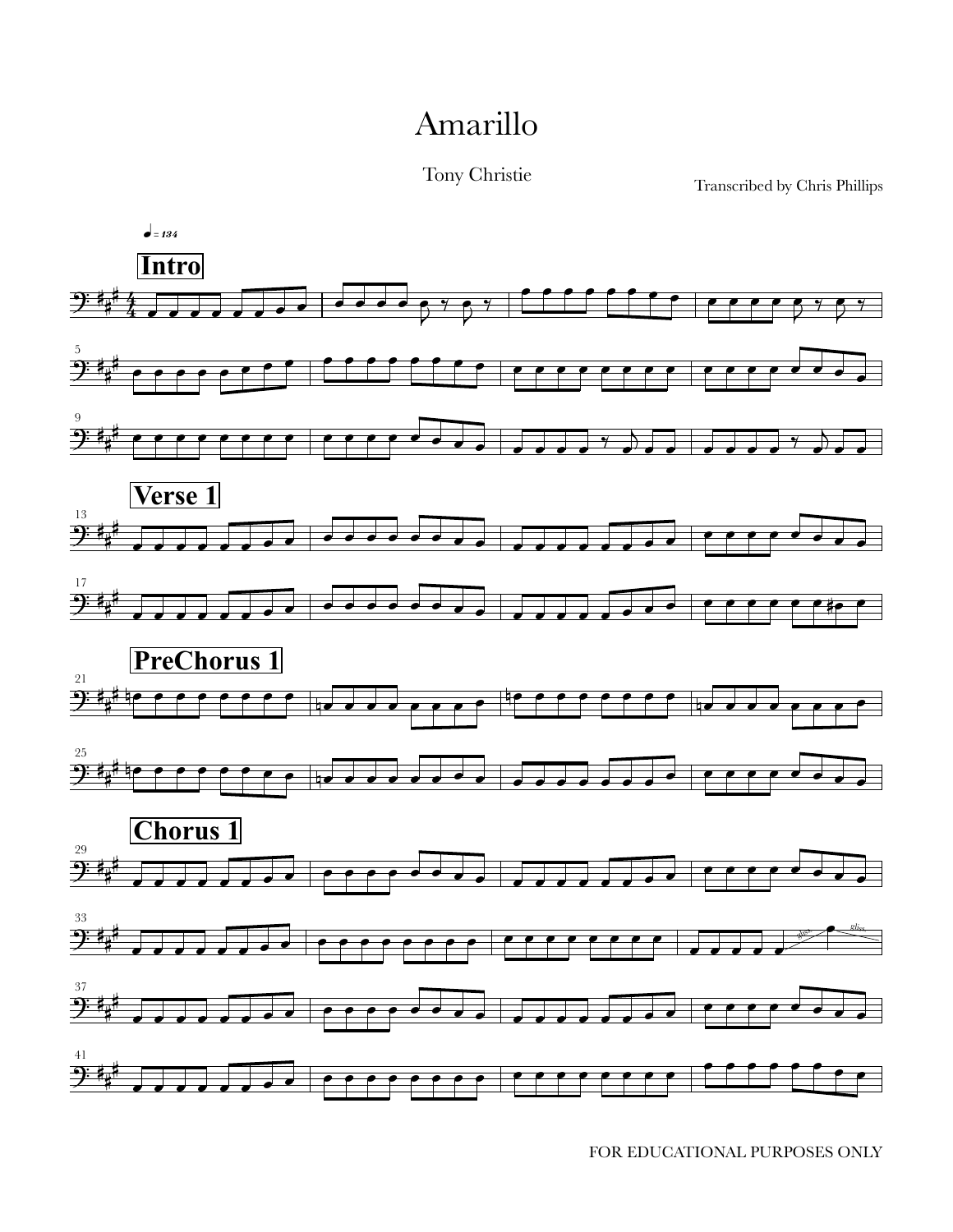















FOR EDUCATIONAL PURPOSES ONLY